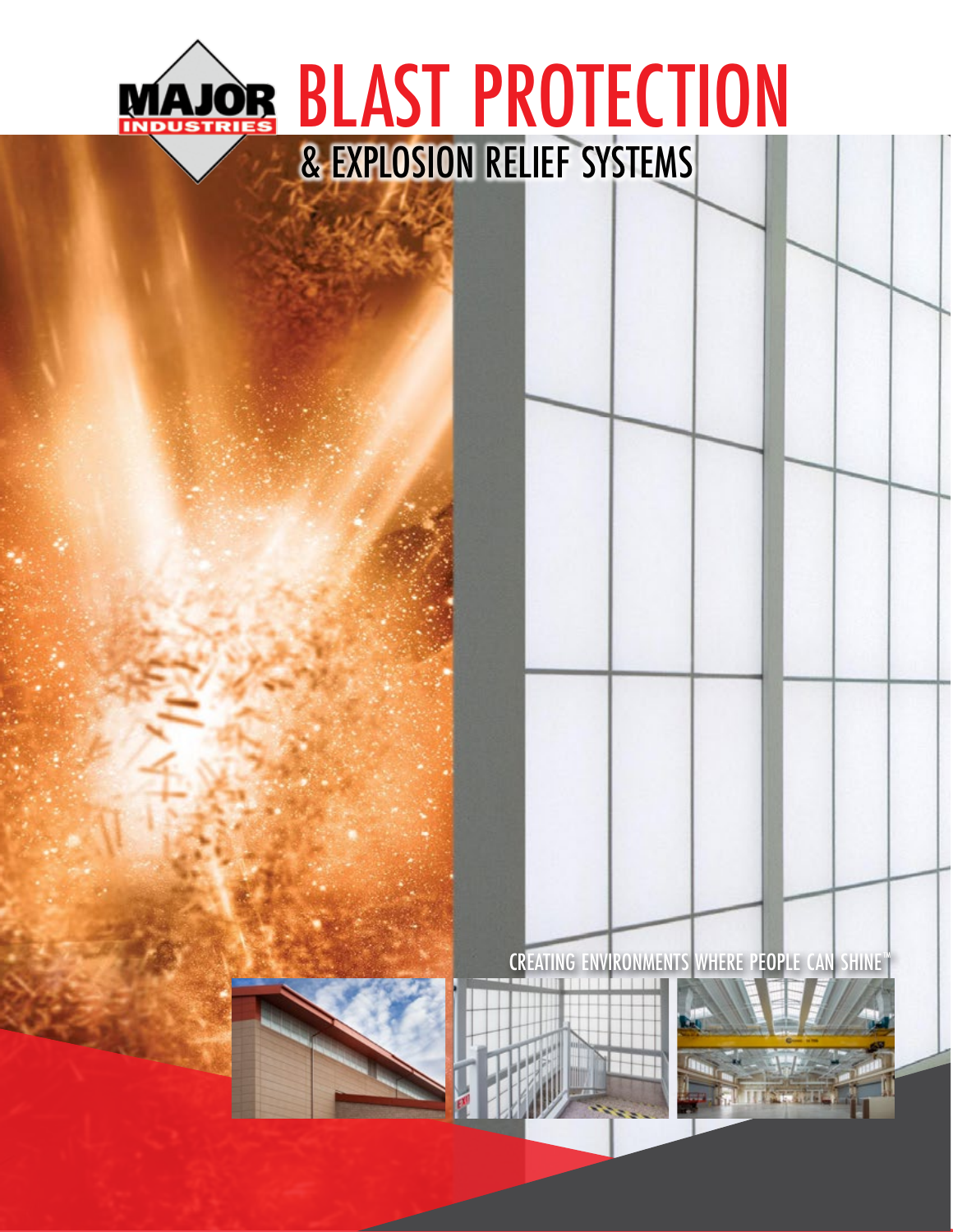# NATURAL LIGHT WHEN YOU DON' PROTECTION WHEN YOU NEED IT

The force of a terrorist blast can wreak havoc on standard building materials, creating a flying debris field that could cause a variety of lacerations and other injuries to your building's occupants. Less flying debris equals less chance of injury. Guardian 275® panels are designed to "flex" with the force of an explosive blast while remaining intact and secure in the opening, adding a level of security above and beyond traditional glazing materials.

#### TESTED, ABUSED... AND PERFORMANCE VERIFIED

During a series of tests conducted by Baker Engineering and Risk Consultants, Inc., a world-renowned engineering and testing firm, a variety of Guardian 275® systems were secured to a large shock tube, a test device that creates a large pressure wave at a specific applied impulse (an applied impulse, measured in psi-msec, is equal to the net force on the panel times the time period over which this force is applied).

Guardian 275® faced-off against a machine-generated blast pressure range of 5 to 6 psi with applied impulses between 40 and 69 psi-msec - a force that in the real-world could snap a wooden utility pole. A maximum pressure of 10 psi, with an applied impulse of 90 psi-msec, was also generated in order to test a medium level blast load that can cause significant structural damage and serious health risks. Testing conducted in the 5 to 6 psi range, chosen to examine commonly specified blast loads for anti-terrorism protection of buildings in the United States, showed that the Guardian 275® systems resisted the applied loads over a range of impulses and retained their structural integrity. The panels created no flying debris and were found to pose no threat to building occupants. Finally, in the ultimate 10 psi, 90 psi-msec test, the Guardian 275® system once again "flexed" with this maximum blast and remained completely intact.



The results are clear – Guardian 275<sup>®</sup> blast protection systems, after standing up against extreme loads, meet or exceed anti-terrorism performance requirements and provide your occupants with the safety and security they deserve.



*Customized blast protection...* 888-759-2678 / www.majorskylights.com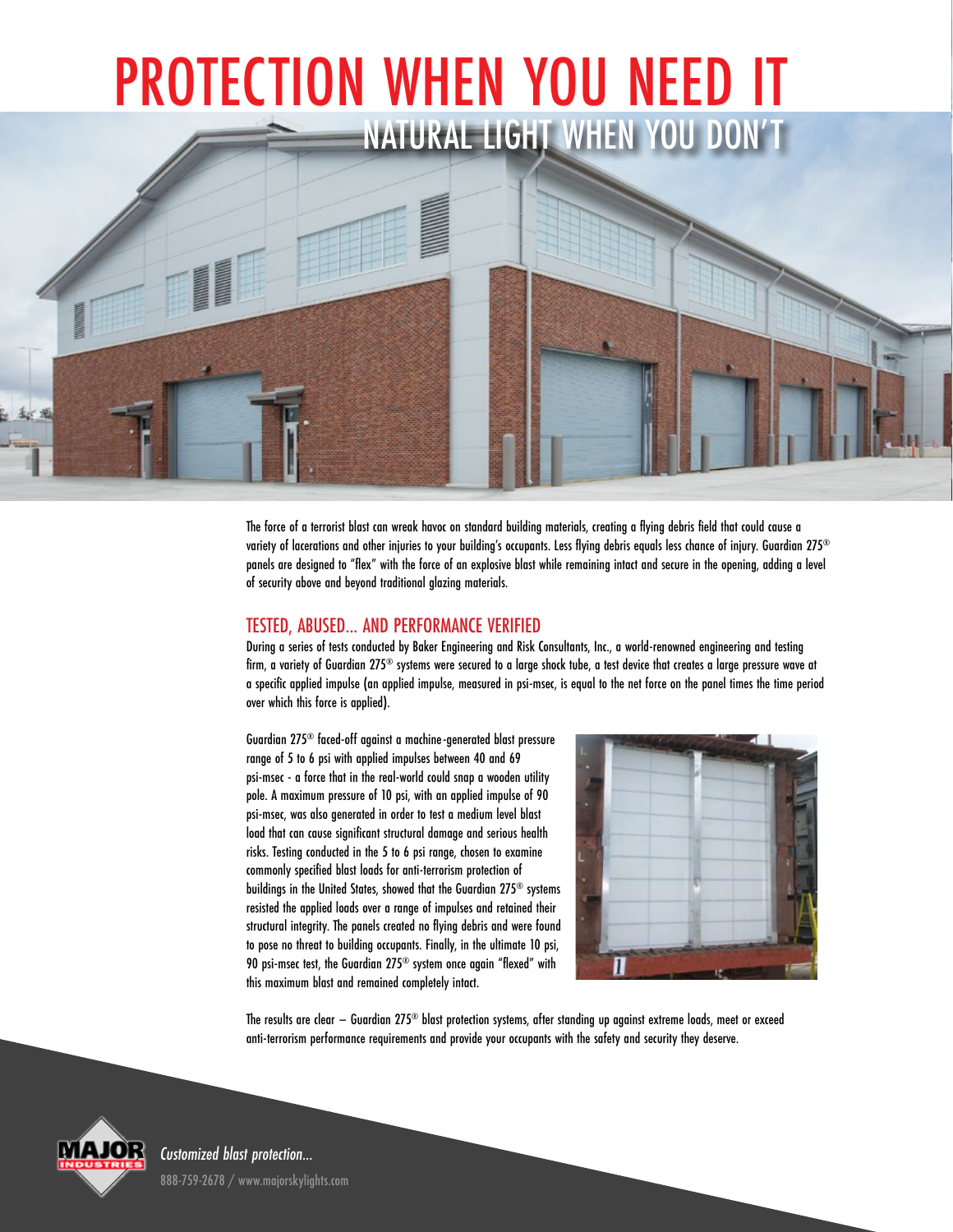



#### STANDS UP TO THE TOUGHEST TESTS

Guardian  $275^\circ$  blast systems, after aoina through the most punishing tests in the translucent daylighting industry, meet or exceed the following performance requirements:

- 1) Department of Defense (DoD) Minimum Anti-terrorism Standards for Buildings (UFC 4-010-01) for conventional building standoff distances and ISC Security Design Criteria Level C loading
- 2) US General Services Administration (GSA) Standard Test Method for Glazing and Window Systems Subject to Dynamic Overpressure Loadings - Condition "1", Hazard Level "None"
- 3) ASTM F 1642-04 Standard Test Method for Glazing and Glazing Systems Subject to Airblast Loading
- 4) AAMA 510-06 Voluntary Specification Guide for Blast Hazard Mitigation for Fenestration Systems

#### CUSTOM BLAST PROTECTION THAT WORKS

Guardian 275® translucent systems can be configured to your desired level of blast protection. Our experienced engineers will take your requirements and, using a combination of the industry's most accepted and advanced blast load analysis programs and real-world test results, design a system that will meet your exact specifications.

Guardian 275® blast systems establish a new performance standard for security and light quality in the daylighting industry. These features, along with extreme weather-resistance and unmatched color stability, offer creative design possibilities and potential

#### EXPLOSION AND PRESSURE RELIEF SYSTEMS



For buildings that are prone to damage from internal explosions such as chemical facilities or R&D laboratories, Guardian 275® systems can also be fitted with third-party certified fasteners that "relieve" sudden pressure surges by releasing the panels before structural damage occurs. Stainless steel safety lanyards keep the panels attached to the framing, minimizing the risk to people and property.

Not sure what you need for your project? Give our team a call and find out more about our wide range of specialty daylighting solutions.

> *... that provides light and safety in one eye-catching package.* 888-759-2678 / www.majorskylights.com